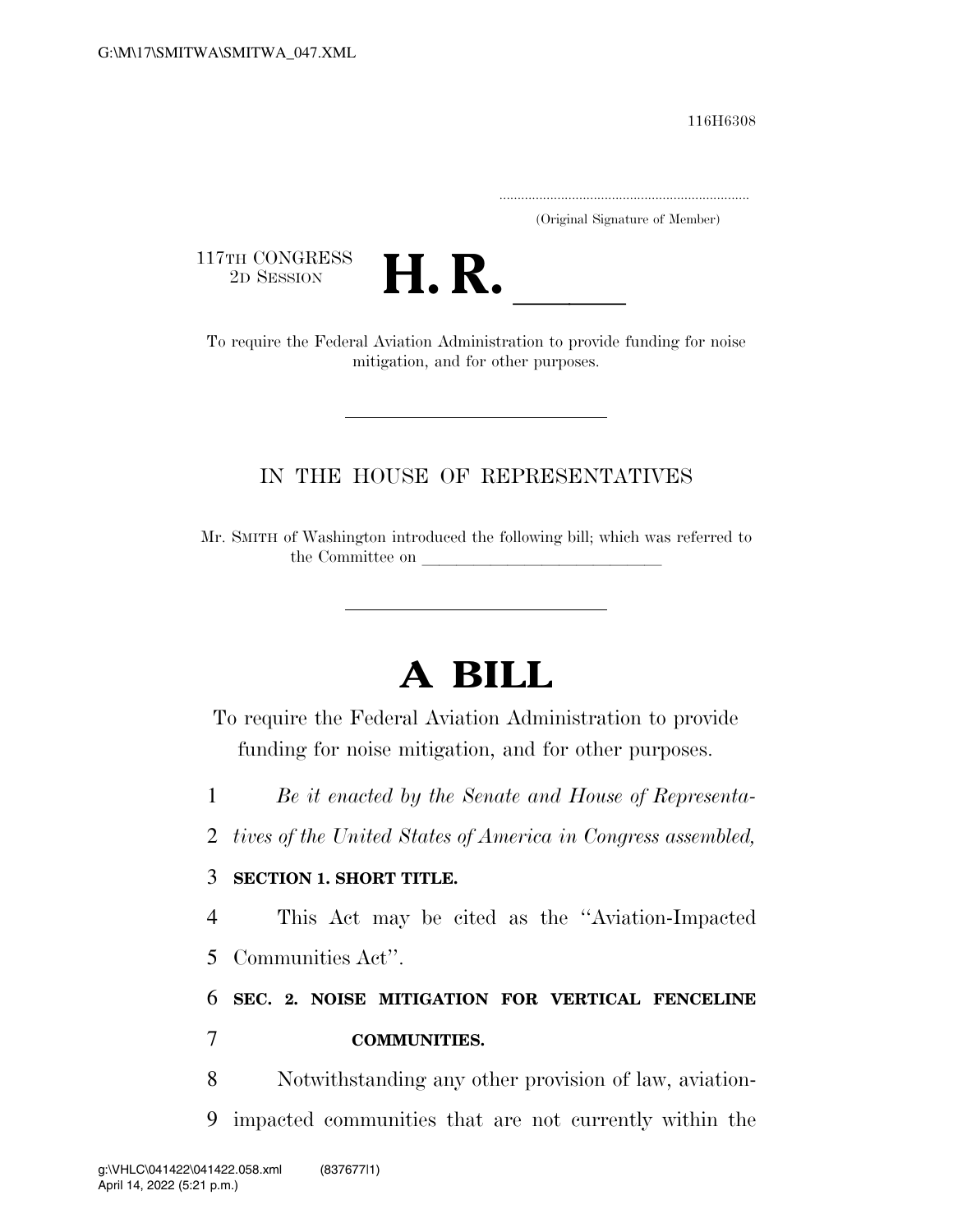65 DNL standard as measured by the Federal Aviation Administration shall be eligible for the Airport Improve- ment Program noise mitigation program funds and for grants under section 7, and shall also be granted status under section 5 to establish community boards to address airport noise in their communities.

# **SEC. 3. NATIONAL ACADEMY OF SCIENCES STUDY, FRAME-WORK, AND DIAGNOSTIC TOOL.**

 (a) IN GENERAL.—The Administrator shall enter into a contract with the National Academy of Sciences to conduct a study that—

 (1) summarizes the relevant literature and studies done on aviation impacts worldwide;

 (2) focuses on large hub commercial airports and surrounding communities, including commu-nities currently outside of the 65 DNL contour in—

- (A) King County, WA;
- (B) Boston;
- (C) Chicago;
- 20 (D) New York City;
- (E) the Northern California Metroplex;
- (F) Phoenix;
- (G) the Southern California Metroplex;
- (H) the District of Columbia;
- (I) Atlanta; and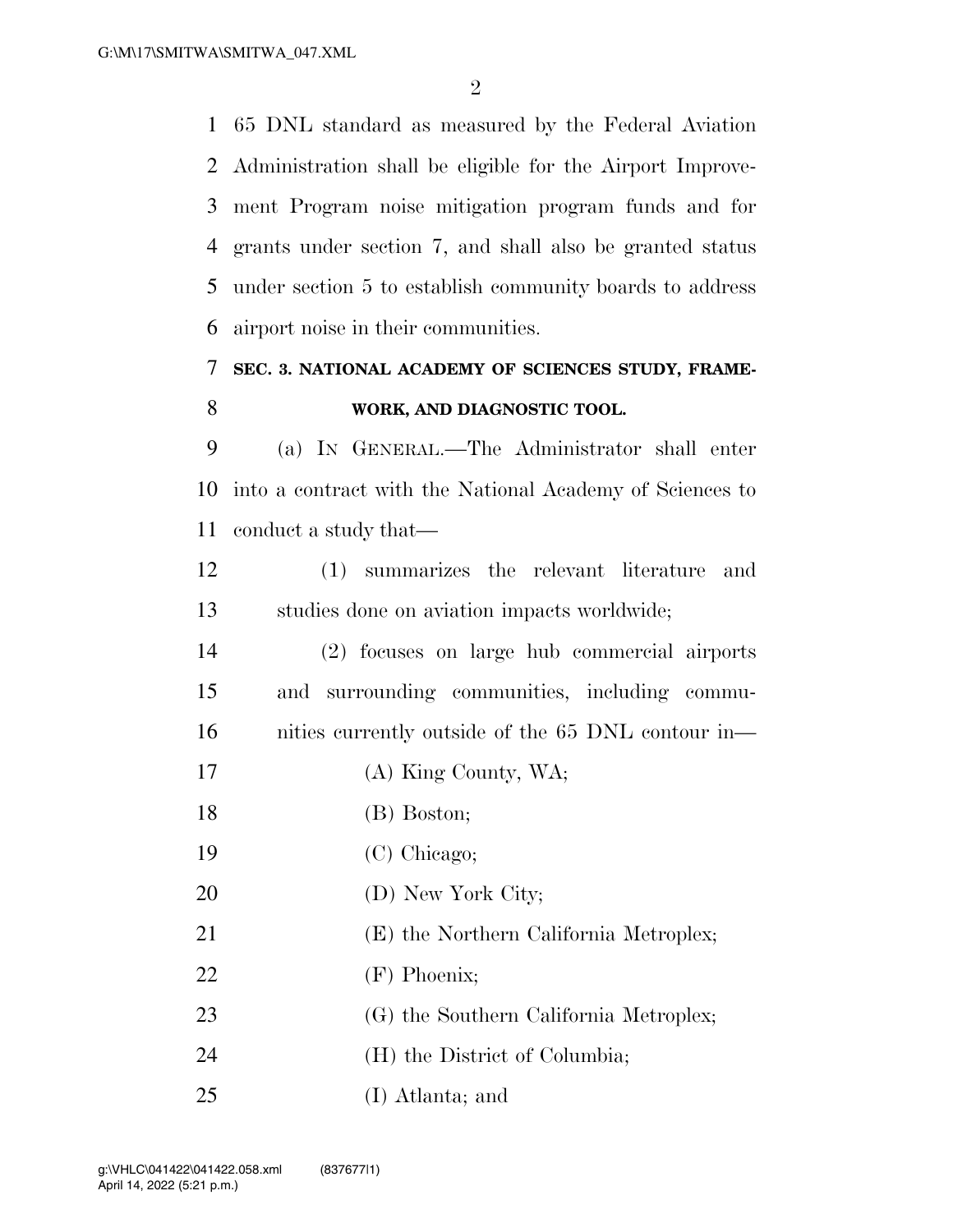| $\mathbf{1}$   | (J) any other metropolitan large hub air-              |
|----------------|--------------------------------------------------------|
| $\overline{2}$ | port identified by the Administrator.                  |
| 3              | (b) CONTENTS.—The study described in subsection        |
| 4              | (a) shall examine—                                     |
| 5              | $(1)$ the collection and consolidation of quantifi-    |
| 6              | able, observational, experiential, anecdotal, or other |
| 7              | data from—                                             |
| 8              | (A) the Federal Aviation Administration;               |
| 9              | (B) airport operators;                                 |
| 10             | (C) valid acoustic instrumentation on the              |
| 11             | ground;                                                |
| 12             | (D) testimonials and other evidence from               |
| 13             | community members; and                                 |
| 14             | (E) organizations in the community;                    |
| 15             | (2) the Day-Night Average Sound Level, using           |
| 16             | measured data or modeled data (or other noise          |
| 17             | metrics, as applicable);                               |
| 18             | (3) any other existing or supplemental noise           |
| 19             | metrics from data collected by noise monitor sta-      |
| 20             | tions;                                                 |
| 21             | (4) emissions generated by individual and cu-          |
| 22             | mulative takeoffs and landings, including emissions    |
| 23             | that impact the ground level;                          |
| 24             | lateral trajectory and altitude of flight<br>(5)       |
| 25             | paths as demonstrated by actual and comprehensive      |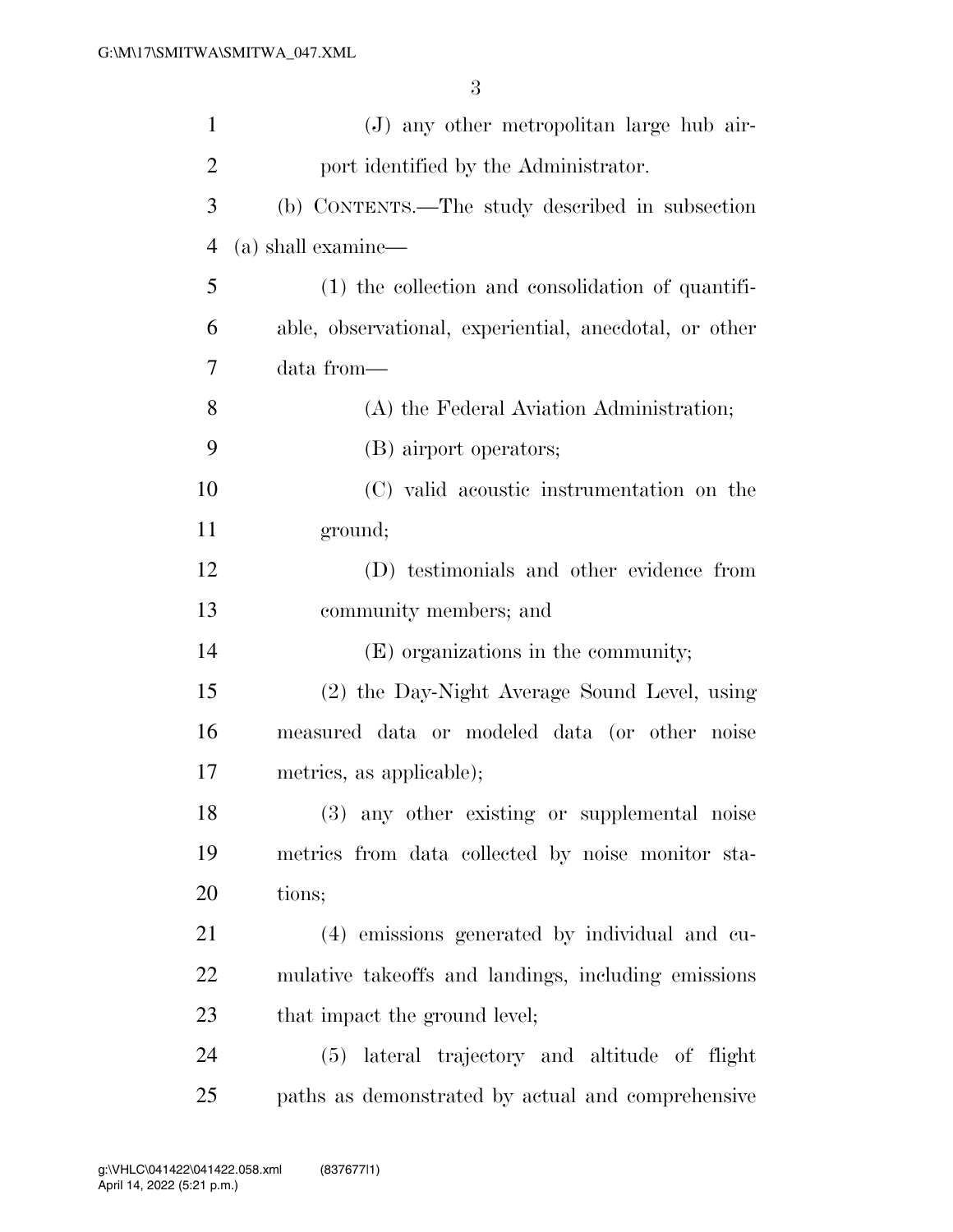| $\mathbf{1}$   | radar flight track data in addition to published    |
|----------------|-----------------------------------------------------|
| $\overline{2}$ | routes;                                             |
| 3              | (6) how aviation impacts communities sur-           |
| 4              | rounded by multiple airports;                       |
| 5              | (7) how aviation impacts communities with           |
| 6              | unique geography, including communities situated at |
| 7              | higher elevation or near large bodies of water;     |
| 8              | (8) any other data requested by the impacted        |
| 9              | community in order to give a comprehensive under-   |
| 10             | standing of the impacts on such community, includ-  |
| 11             | ing comparative data for equity analysis;           |
| 12             | (9) recommendations on actions or mitigation        |
| 13             | that can be taken to alleviate—                     |
| 14             | (A) concerns raised during community out-           |
| 15             | reach; and                                          |
| 16             | (B) effects that are determined in the              |
| 17             | study; and                                          |
| 18             | (10) any other data or information determined       |
| 19             | to be relevant by the National Academies in ana-    |
| <b>20</b>      | lyzing aviation impacts.                            |
| 21             | (c) FRAMEWORK AND DIAGNOSTIC TOOL.—                 |
| 22             | (1) IN GENERAL.—Using findings from the             |
| 23             | study, the National Academy of Sciences shall pro-  |
| 24             | vide the FAA with a framework and diagnostic tool   |
| 25             | $for-$                                              |
|                |                                                     |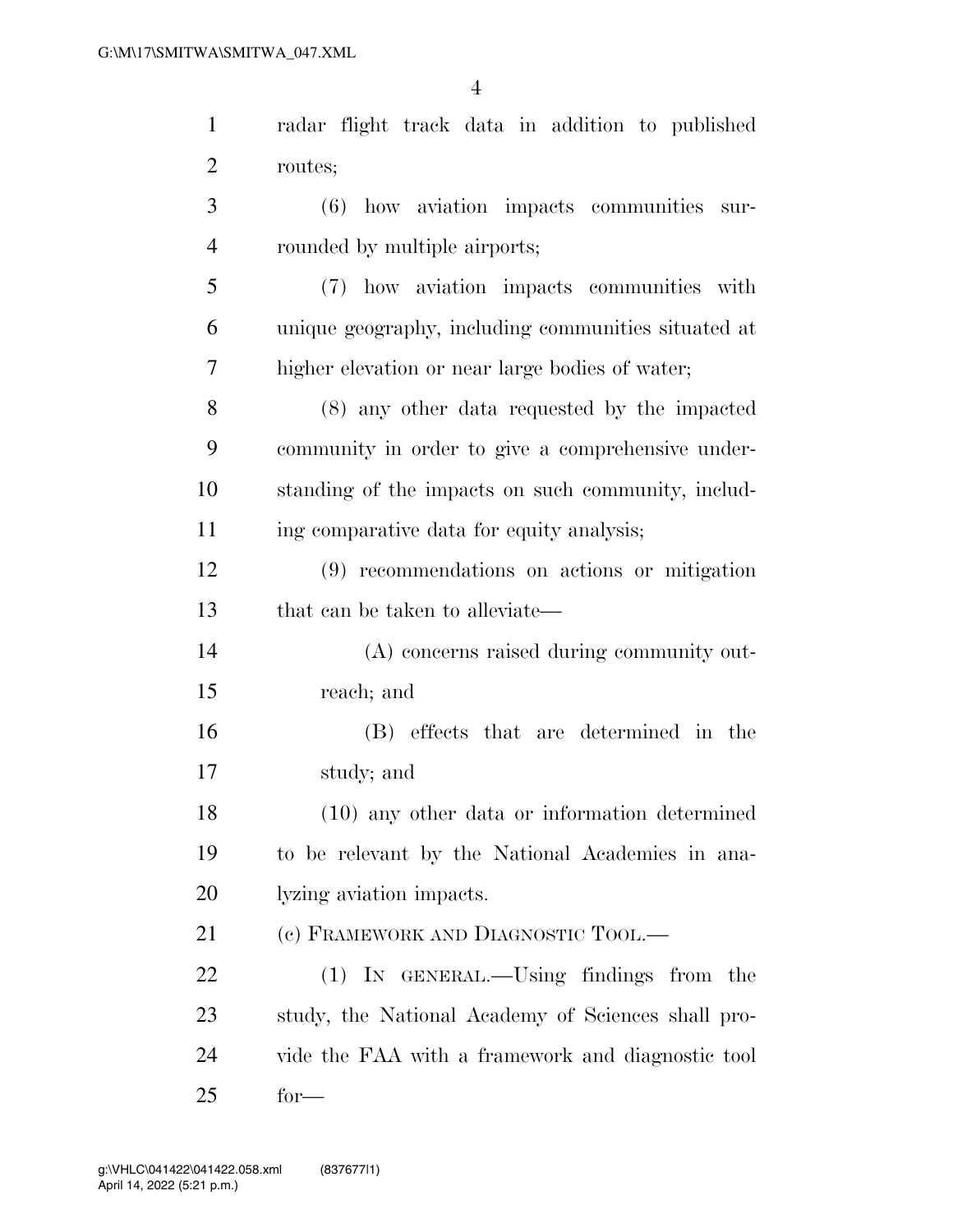| $\mathbf{1}$   | (A) conducting appropriate community as-          |
|----------------|---------------------------------------------------|
| $\overline{2}$ | sessments upon request of community boards        |
| 3              | (including as described in section $5(f)$ );      |
| $\overline{4}$ | (B) measuring the impact on communities           |
| 5              | $of$ —                                            |
| 6              | (i) high frequency of overhead flights;           |
| 7              | (ii) an increase or change in flight op-          |
| 8              | erations due to adoption of new flight pro-       |
| 9              | cedures;                                          |
| 10             | (iii) high frequency or an increase in            |
| 11             | night time aircraft noise; and                    |
| 12             | (iv) decreased dispersion of flight path          |
| 13             | utilization; and                                  |
| 14             | (C) developing a scientifically based strat-      |
| 15             | egy for evaluating structures subject to in-      |
| 16             | creases described in subparagraph $(A)(ii)$ that  |
| 17             | should be eligible for noise mitigation.          |
| 18             | (2) REQUIREMENT.—In developing the frame-         |
| 19             | work and diagnostic tool under paragraph (1), the |
| 20             | National Academy of Sciences shall—               |
| 21             | (A) seek appropriate community input and          |
| 22             | feedback from community boards as well as         |
| 23             | open community meetings; and                      |
| 24             | (B) ensure, to the extent practicable, that       |
| 25             | such framework and diagnostic tool is under-      |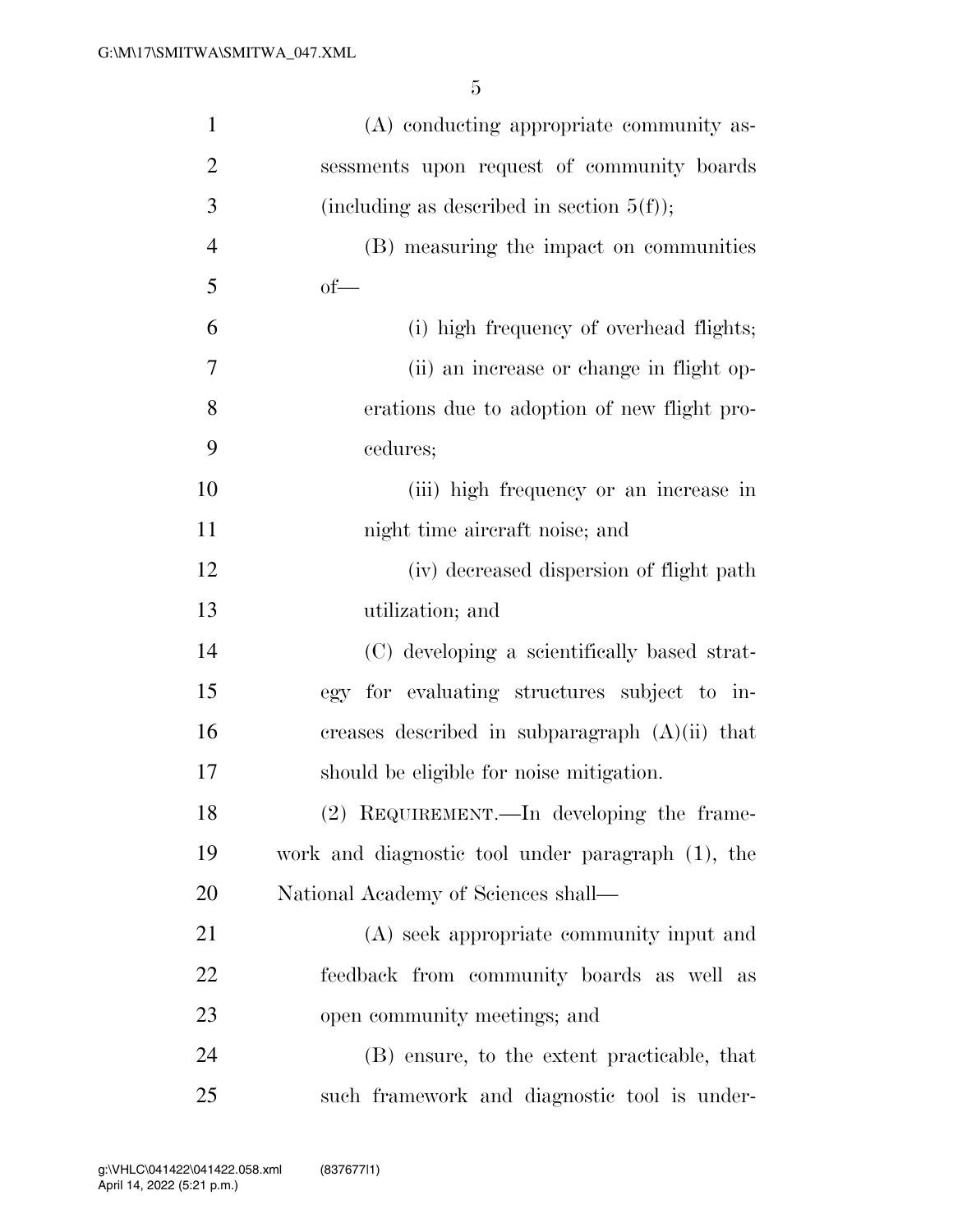| $\mathbf{1}$   | standable to, and useable by, the community                  |
|----------------|--------------------------------------------------------------|
| $\overline{2}$ | boards and the general public.                               |
| 3              | SEC. 4. DESIGNATING OF COMMUNITIES.                          |
| $\overline{4}$ | (a) OUTREACH.—                                               |
| 5              | (1) IN GENERAL.—Not later than 90 days after                 |
| 6              | the date of enactment of this Act, the Administrator         |
| 7              | shall conduct outreach to State, regional, and local         |
| 8              | elected officials of aviation-impacted communities to        |
| 9              | inform them of the opportunity to be a designated            |
| 10             | community.                                                   |
| 11             | (2) REQUIREMENTS.—The outreach described                     |
| 12             | in paragraph $(1)$ shall—                                    |
| 13             | (A) be conducted in local print and elec-                    |
| 14             | tronic media (including social media, local for-             |
| 15             | eign language media, ethnic radio, newspapers,               |
| 16             | and television); and                                         |
| 17             | (B) reflect languages regularly encountered                  |
| 18             | in the aviation-impacted community in any                    |
| 19             | signs, materials, and multimedia resources.                  |
| 20             | (b) REQUEST.—The State, regional, or local elected           |
| 21             | officials (or designee thereof) of an aviation impacted com- |
| 22             | munity may request to be a designated community, and         |
| 23             | the Administrator shall—                                     |
| 24             | (1) recognize such community as a designated                 |
| 25             | community upon request; and                                  |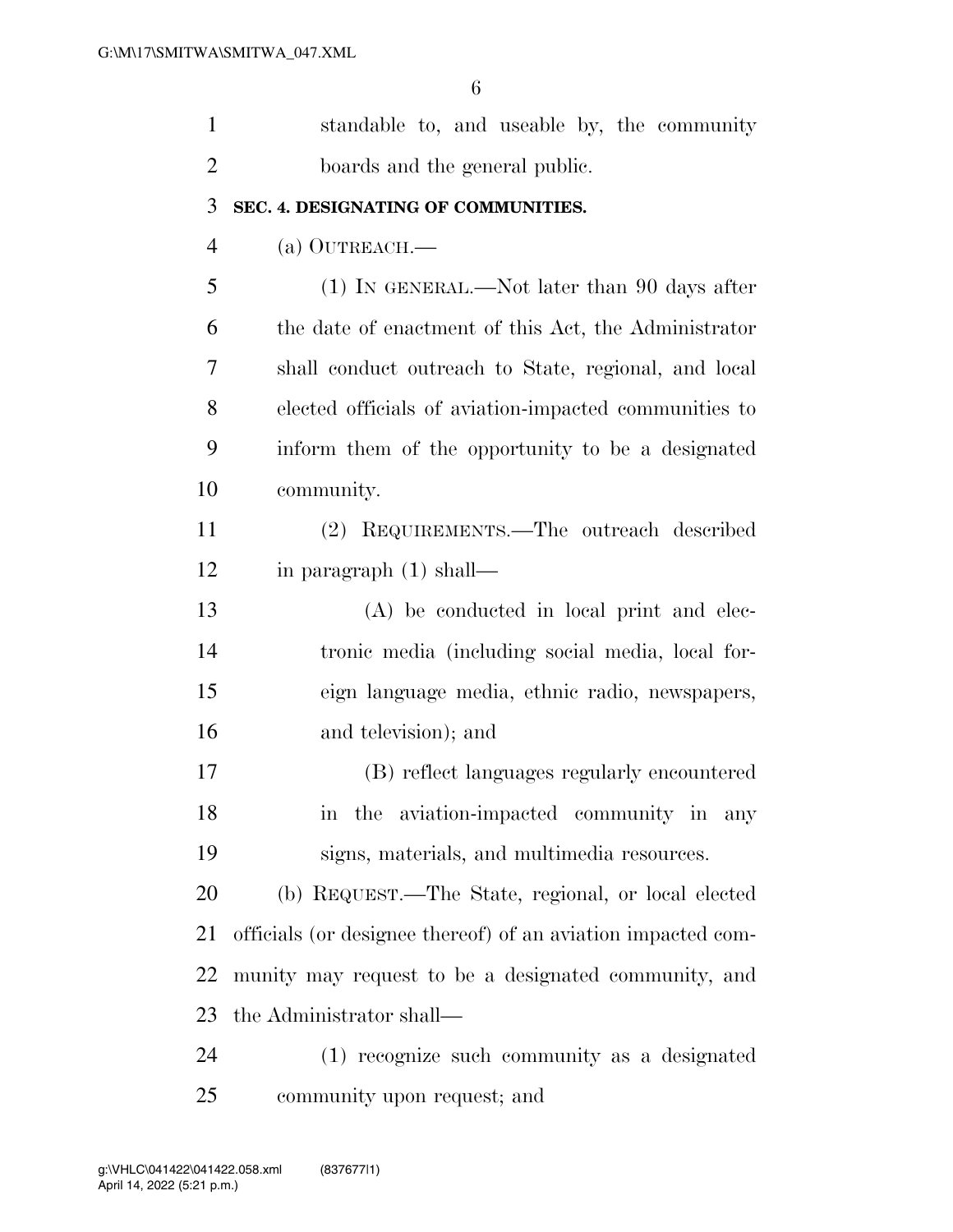(2) acknowledge each community requesting designation on the website of the Federal Aviation Administration.

 (c) PORTIONS OF COMMUNITY.—The State or local elected officials (or designee thereof) of a designated com- munity, representatives, or a group of representatives cho- sen by a community, shall select the portions or the en- tirety of such community considered aviation-impacted, in- cluding designating the community as a whole should such community so choose.

#### **SEC. 5. COMMUNITY BOARDS.**

 (a) IN GENERAL.—Not later than 6 months after the date on which an aviation-impacted community becomes a designated community pursuant to section 4, such des-ignated community shall—

- (1) select a community board comprised of indi-viduals that equally represent—
- (A) State, regional, or local elected officials or city managers (or designees thereof);
- 20 (B) local airport operators;
- (C) impacted community residents; and
- (D) the public health and environment;

 (2) in the case where such designated commu- nity decides to maintain an existing group of pri-marily elected local officials that has previously been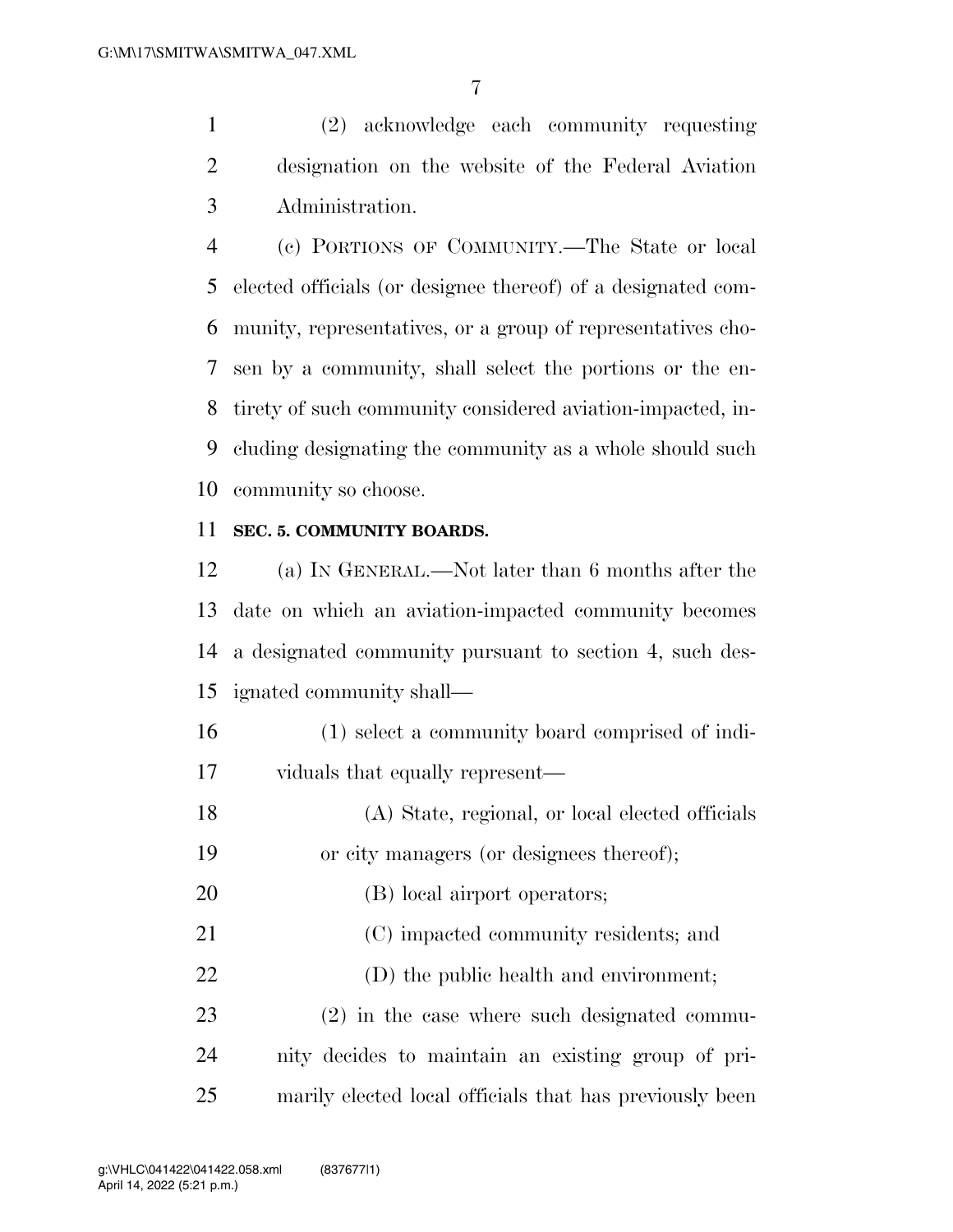| $\mathbf{1}$   | constituted for purposes of working on aviation-re-         |
|----------------|-------------------------------------------------------------|
| $\overline{2}$ | lated issues, designate such existing group as a com-       |
| 3              | munity board pursuant to this section, so long as—          |
| $\overline{4}$ | (A) affected community members who are                      |
| 5              | not airport employees or elected officials have             |
| 6              | representation on the board; and                            |
| 7              | (B) health and environmental representa-                    |
| 8              | tives are added as needed.                                  |
| 9              | (b) MEETINGS.—A community board shall meet at               |
| 10             | times and places chosen by the members of such board.       |
| 11             | (c) PURPOSES.—The purpose of a community board              |
| 12             | is to provide information to airport operators and the Fed- |
| 13             | eral Aviation Administration concerning aviation impacts.   |
| 14             | (d) COLLABORATION.—The Administrator shall—                 |
| 15             | (1) designate an FAA designee; and                          |
| 16             | (2) ensure that representatives of and, when                |
| 17             | appropriate and upon request of a community board,          |
| 18             | relevant experts from the Federal Aviation Adminis-         |
| 19             | tration participate in meetings of a community              |
| 20             | board.                                                      |
| 21             | (e) COMMUNITY REPORTS.—                                     |
| 22             | (1) IN GENERAL.—A community board may                       |
| 23             | draft a community report detailing the community's          |
| 24             | concerns and issues related to aviation impacts.            |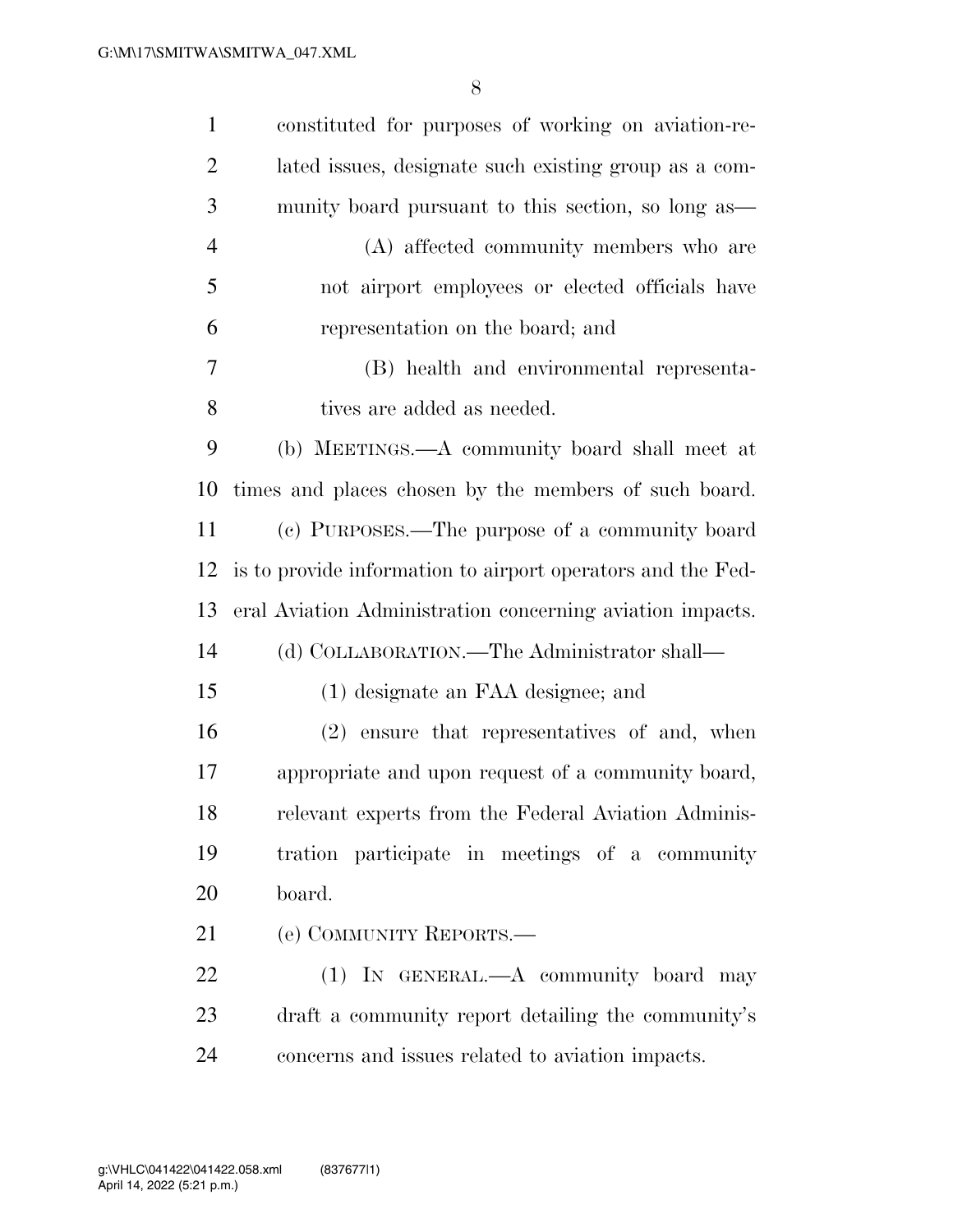| $\mathbf{1}$   | (2) CONTENTS.—A community report may be             |
|----------------|-----------------------------------------------------|
| $\overline{2}$ | comprised of, or include, community information,    |
| 3              | documents, or locally conducted assessments.        |
| $\overline{4}$ | (f) COMMUNITY ASSESSMENTS.-                         |
| 5              | $(1)$ In GENERAL.—A community board may pe-         |
| 6              | tition the Administrator to conduct a community as- |
| 7              | sessment, which shall be conducted based on the     |
| 8              | framework and diagnostic tool established by the    |
| 9              | National Academy of Sciences under section 3 and    |
| 10             | the community reports described in subsection (e).  |
| 11             | (2) LIMITATION.—A community board may pe-           |
| 12             | tition the Administrator to conduct not more than 1 |
| 13             | community assessment under paragraph (1) every 3    |
| 14             | years.                                              |
| 15             | EXCEPTION.—Notwithstanding paragraph<br><b>(3)</b>  |
| 16             | (2), a community board may petition the Adminis-    |
| 17             | trator to conduct an additional community assess-   |
| 18             | ment during the 3-year period described in para-    |
| 19             | graph (2) if—                                       |
| 20             | $(A)$ a study described in part 150 of title        |
| 21             | 14, Code of Federal Regulations, is commis-         |
| 22             | sioned by an airport with flight paths that af-     |
| 23             | fect the community represented by the commu-        |
| 24             | nity board; or                                      |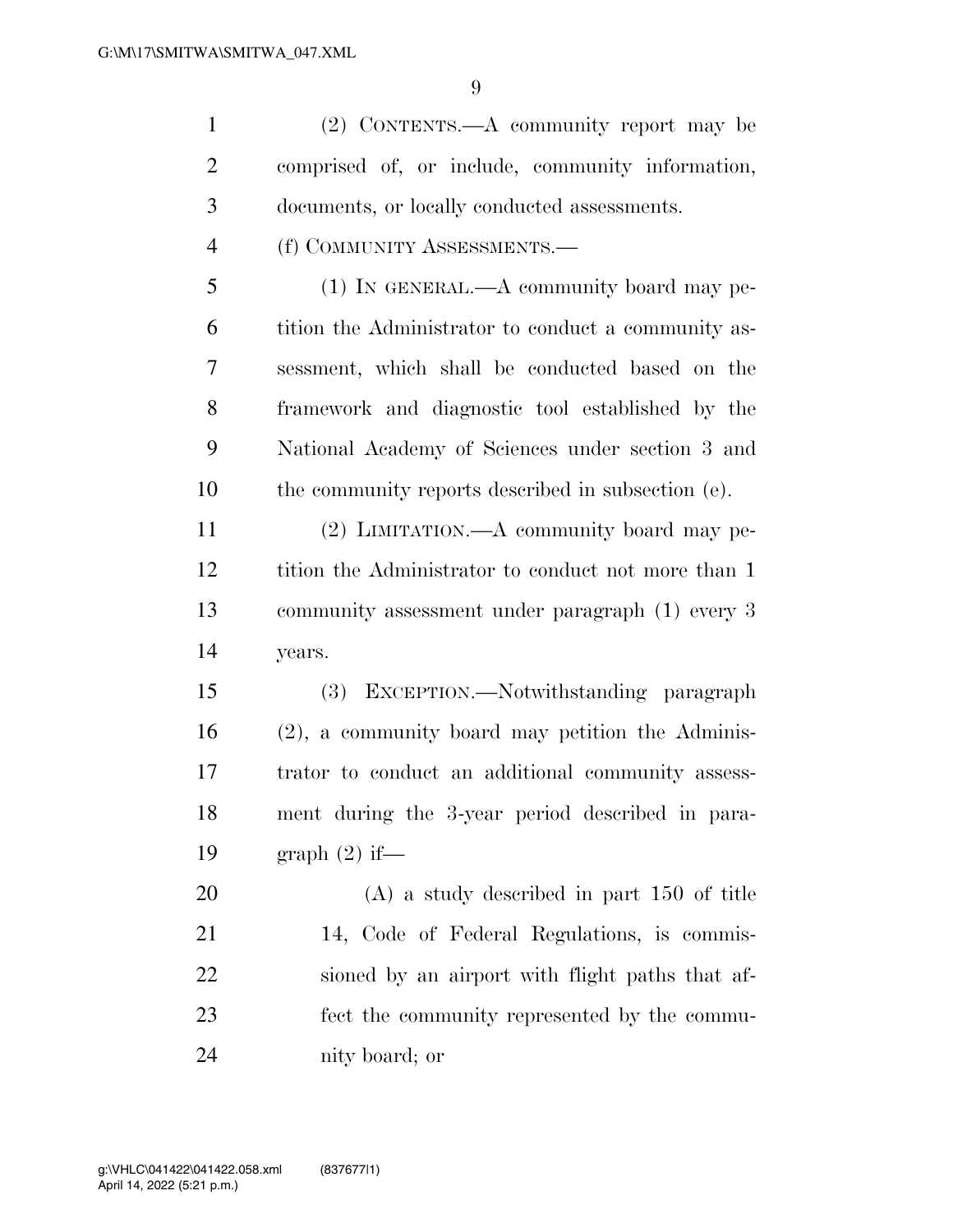(B) if airport operations increase substan-2 tially above of projected increases.

 (g) INSTRUMENTATION.—Upon request of a commu- nity board, the Administrator shall provide additional noise measurement instrumentation to measure aircraft noise.

 (h) COLLABORATION.—The Administrator and each community board that petitions for a community assess- ment shall collaborate on the scope of such community as-sessment.

 (i) REGIONAL ASSESSMENT.—Upon the request and approval of not less than 2 community boards located in the same region, the FAA may conduct a regional assess- ment based on the framework and diagnostic tool estab- lished by the National Academy of Sciences under section 3.

 (j) ACCESSIBLE FORMAT.—The Administrator shall ensure the community assessment is culturally and lin- guistically accessible given the needs or requests of the community.

### **SEC. 6. ACTION PLANS.**

 (a) IN GENERAL.—Not later than 6 months after the date of completion of a community assessment described in section 5(f), the Administrator shall, in collaboration with community boards, devise an action plan that seeks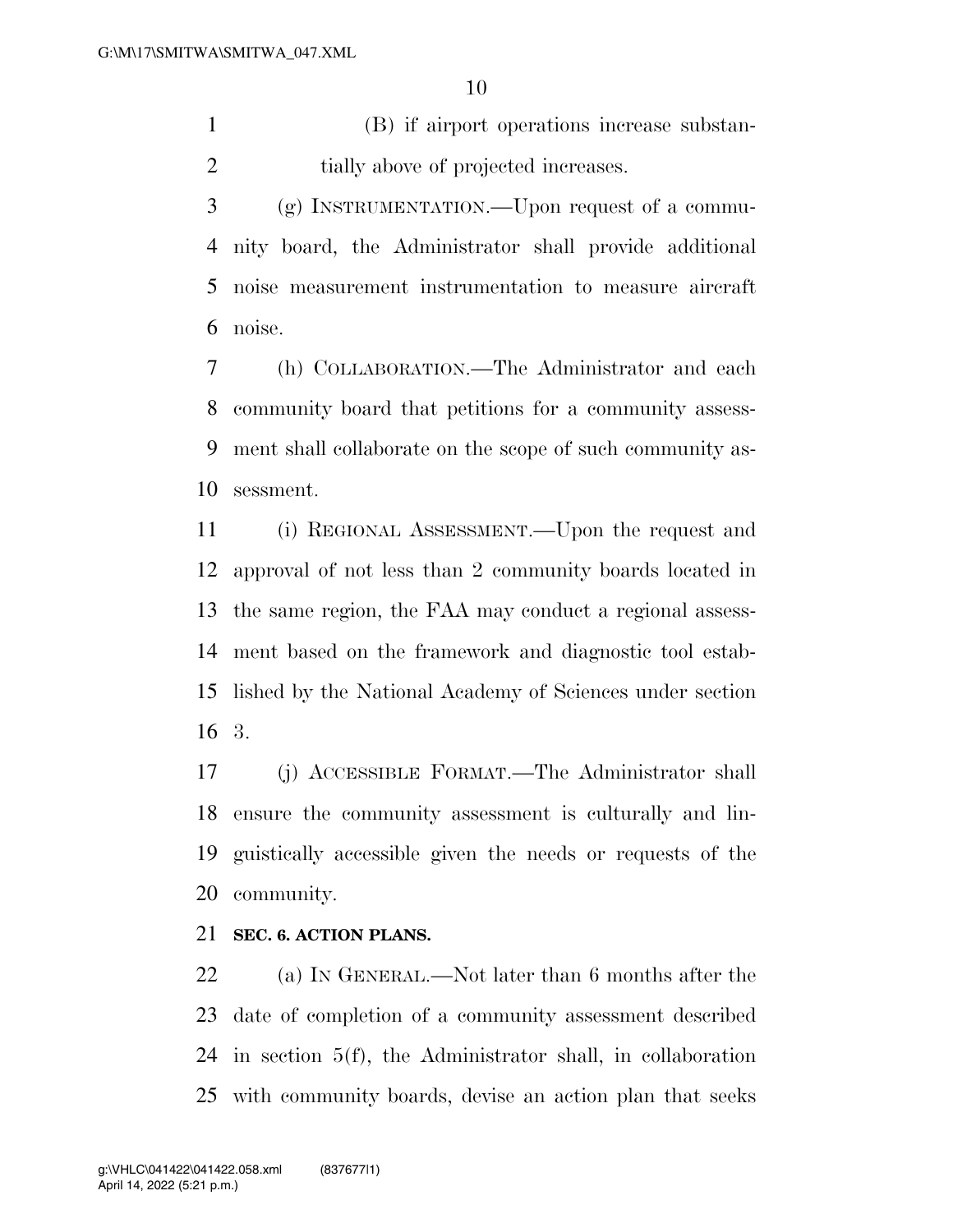to alleviate or address the concerns raised in such commu-nity reports or such community assessments.

- (b) CONTENT.—An action plan shall—
- (1) include a long-term regional plan that fo- cuses on reducing and minimizing aviation impacts for the designated community or communities, in- cluding sound insulation or other noise mitigation infrastructure, air filtration systems, and changes in flight paths or procedures; and

 (2) require the appropriate district office of the Federal Aviation Administration and air traffic con- trol facility to consider the implementation of changes to flight operations, flight paths, and vertical guidance if the community assessment de- scribed in section 5(f) indicates that such changes would decrease the impacts on the designated com- munity, including examining the population density in the communities described in such report and as-sessment in considering such implementation.

 (c) IMPLEMENTATION.—In implementing the action plan, the Administrator will consider the implementation of changes to flight operations, flight paths, and vertical guidance if the community assessment described in section 5(f) indicates that such changes would decrease the im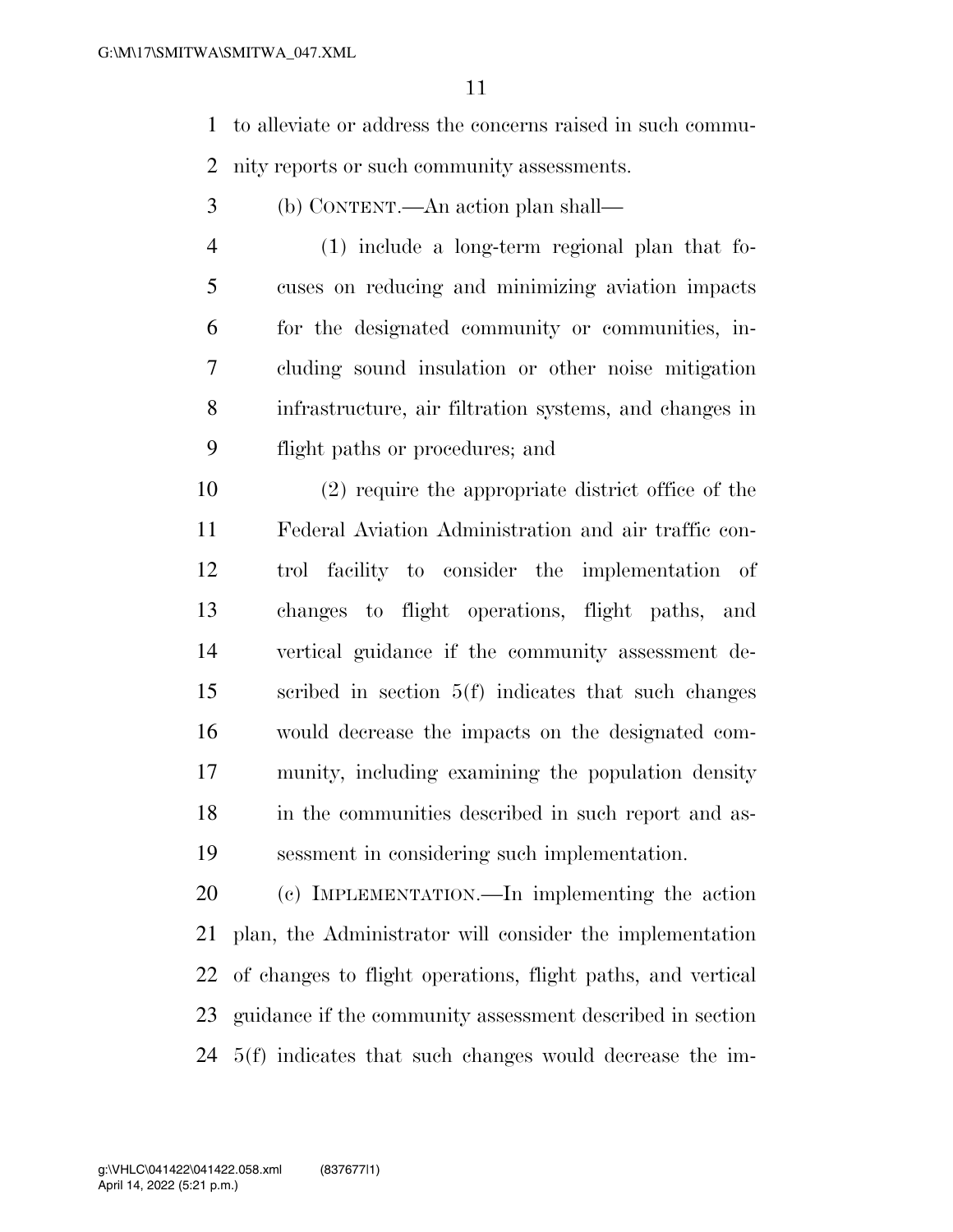pacts of flights on a designated community (or commu-nities).

- (d) STATEMENT CONCERNING CERTAIN CHANGES.— If the Administrator determines that changes to oper- ations, flight paths, and vertical guidance that a commu- nity study indicated would decrease the effects on the des- ignated community would not be effective in decreasing community impacts, the Administrator shall explain the rationale for this determination in the action plan.
- (e) APPEALS PROCESS.—
- (1) IN GENERAL.—The Administrator shall es- tablish an appeals process, through which a commu- nity board may appeal the determination by the Federal Aviation Administration not to implement a change under subsection (c) to an independent panel comprised equally of independent public health ex-perts, environmental experts, and aviation experts.
- (2) RECOMMENDATIONS.—In carrying out para- graph (1), the Administrator shall seek rec- ommendations from the National Academy of Sciences for panel experts described in such para-graph.
- (3) REQUIREMENT TO CONVENE.—An inde- pendent panel convened pursuant to paragraph (1) shall convene not later than 6 months after the re-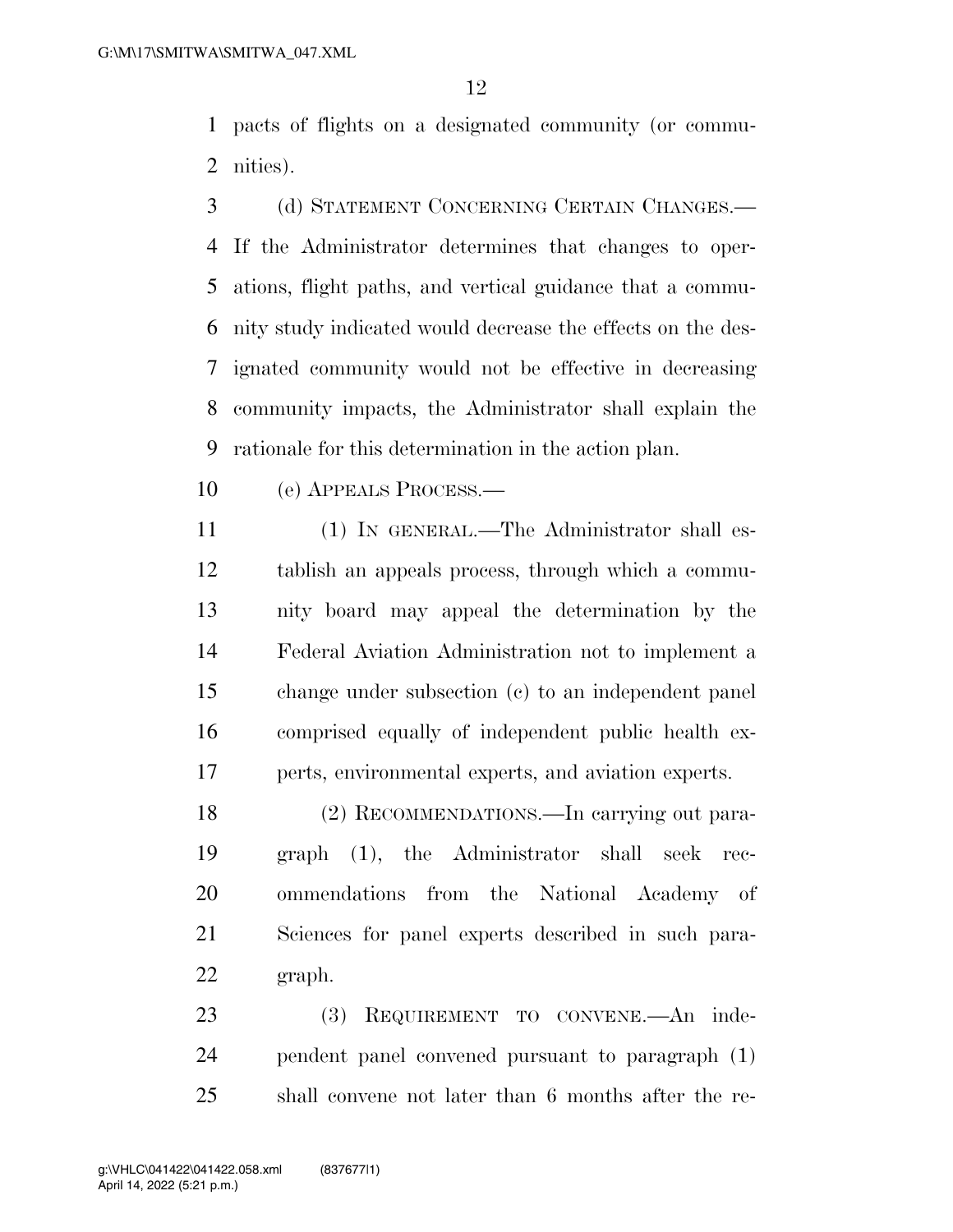| $\mathbf{1}$   | ceipt of an appeal pursuant to such paragraph and            |
|----------------|--------------------------------------------------------------|
| $\overline{2}$ | shall respond to such appeal not later than 3 months         |
| 3              | after the date on which such panel convenes.                 |
| $\overline{4}$ | (f) DISSEMINATION.—The panel described in sub-               |
| 5              | section $(e)(1)$ shall submit any findings for an appeal de- |
| 6              | scribed in such subsection—                                  |
| 7              | (1) to the public in a culturally and linguis-               |
| 8              | tically appropriate fashion given the needs or re-           |
| 9              | quests of the community at issue;                            |
| 10             | $(2)$ to the offices of the Members of Congress              |
| 11             | and Senators representing the community at issue;            |
| 12             | (3) to the relevant committees of the House of               |
| 13             | Representatives and the Senate; and                          |
| 14             | (4) upon request, to appropriate State, regional,            |
| 15             | and local elected officials.                                 |
| 16             | SEC. 7. MITIGATION FUNDING.                                  |
| 17             | (a) IN GENERAL.—Not later than 180 days after the            |
| 18             | release of an action plan pursuant to section 3, the Admin-  |
| 19             | istrator shall make grants for necessary noise mitigation    |
| 20             | in a designated community for—                               |
| 21             | $(1)$ residences;                                            |
| 22             | $(2)$ hospitals;                                             |
| 23             | (3) nursing homes and adult or child day care                |
| 24             | centers;                                                     |
| 25             | $(4)$ schools;                                               |
|                |                                                              |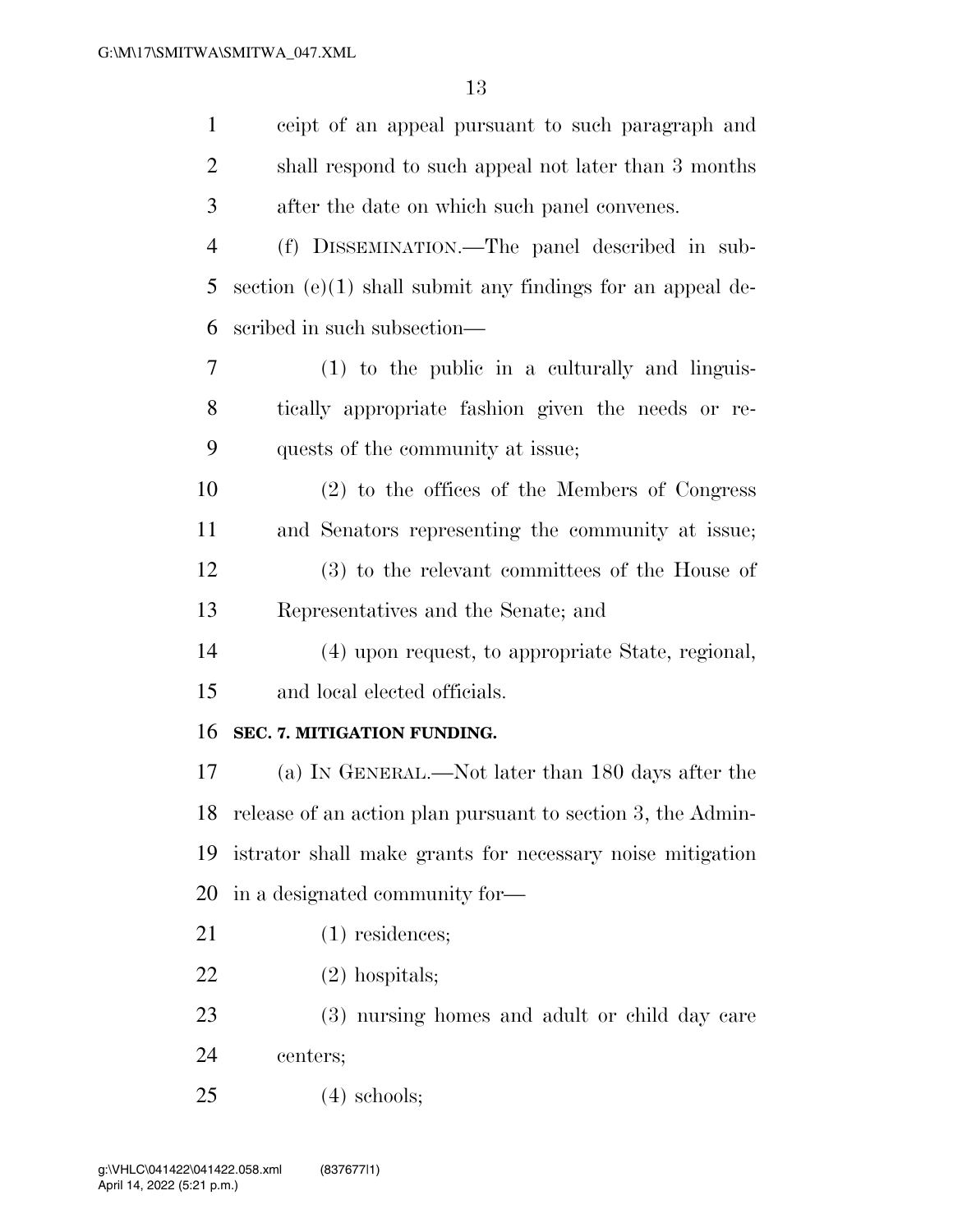(5) places of worship; and (6) other impacted facilities indicated by a com- munity assessment under section 5(f). (b) STANDARDS.—Using the framework and diag- nostic tool developed by the National Academy of Sciences under section 3, the Administrator shall develop standards to determine which of the structures in designated commu- nities described in subsection (a) are eligible for mitigation funding. (c) MITIGATION DEFINED.—In this section, the term ''noise mitigation'' means any form of mitigation that re- duces the noise burden for communities, including— 13 (1) sound insulation of structures; (2) construction of noise barriers or acoustic shielding to mitigate ground-level noise; and (3) other mitigation as indicated by a commu- nity assessment under section 5(f) or an action plan under section 6 using the diagnostic tool developed by the National Academy of Sciences under section 3. 21 (d) SOUND INSULATION FOR COMMUNITIES SUBJECT 22 TO HIGH FLIGHT FREQUENCY. (1) IN GENERAL.—Using the framework and di- agnostic tool developed by the National Academy of Sciences under section 3, in carrying out an action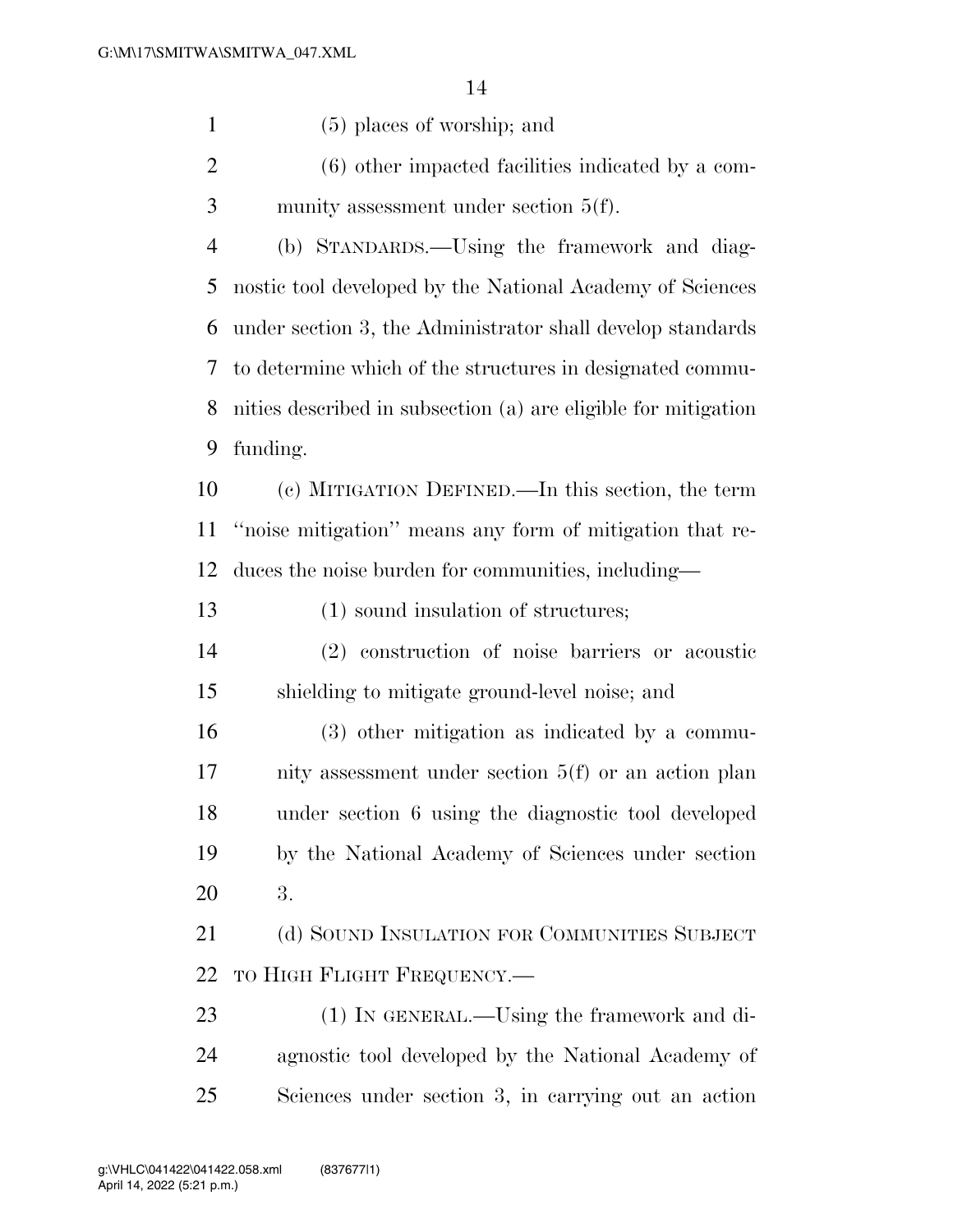plan described in section 6, the Administrator shall develop standards for determining which commu- nities are subject to significant frequency of over- head flights, which shall be eligible for noise mitiga-tion funding.

 (2) NOISE MITIGATION.—In carrying out an ac- tion plan described in section 6, the Administrator and airport operators shall provide grants for noise mitigation for aviation-impacted communities that are subjected to a high frequency of flight operations or from the adoption of new flight procedures (as determined by the Administrator through the use of the framework and diagnostic tool developed by the National Academy of Sciences under section 3).

 (e) SOUND INSULATION FOR RESIDENCES IMPACTED BY SIGNIFICANT NIGHT TIME AIRCRAFT NOISE.—In car- rying out an action plan described in section 6, the Admin- istrator and airport operators shall provide noise mitiga- tion for a neighborhood within a 55 or higher DNL con- tour (or a community that has quality-assured noise meas- urement data that demonstrate 55 DNL impacts occur- ring outside the model contour of the aviation environ- mental design tool of the FAA) in which an airport oper- ator or the Administrator determines, through the use of the framework and diagnostic tool developed by the Na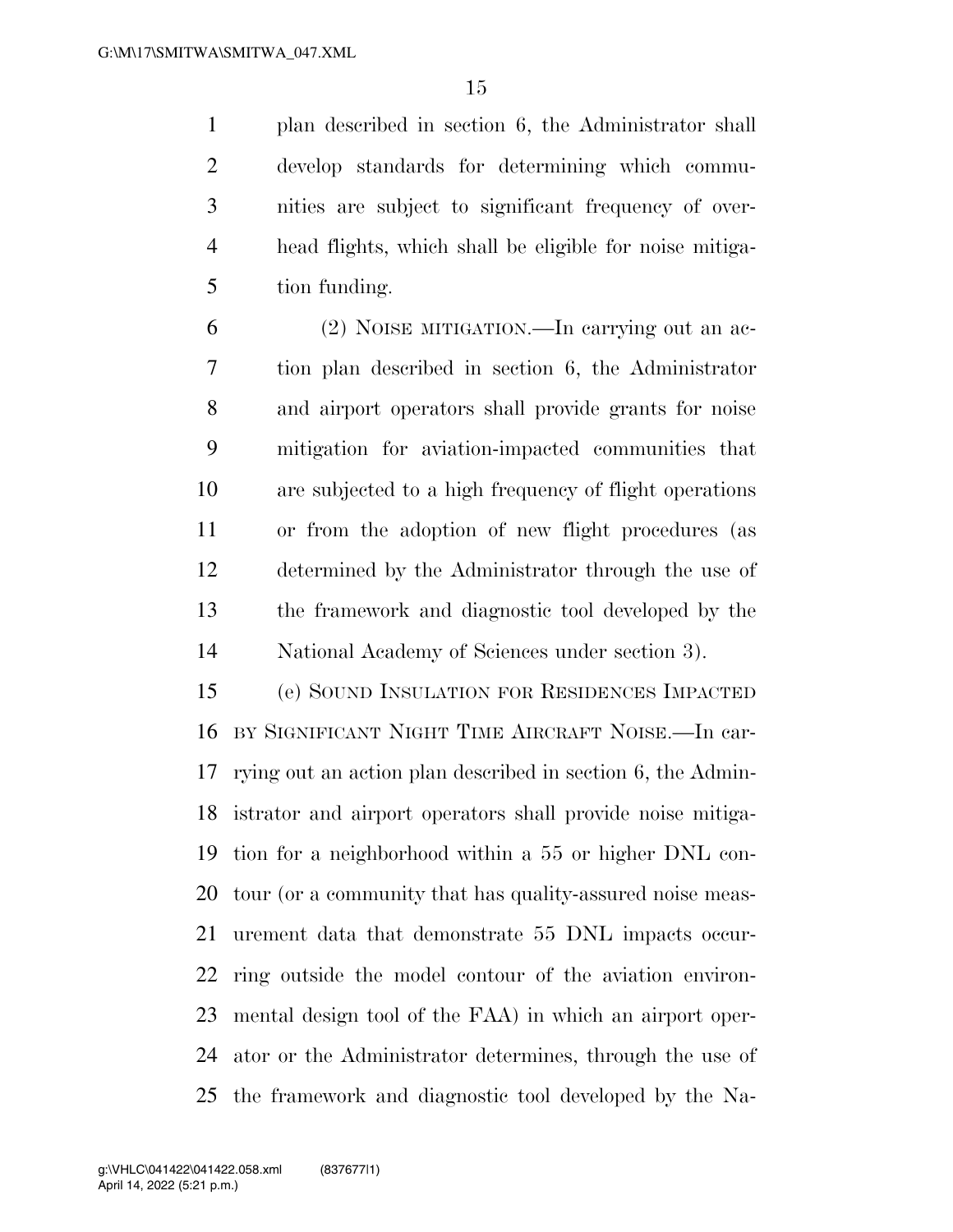tional Academy of Sciences under section 3, that signifi- cant numbers of flight operations are conducted between 10:00 p.m. and 6:00 a.m.

#### **SEC. 8. AUTHORIZATION OF APPROPRIATIONS.**

 (a) IN GENERAL.—There is authorized to be appro- priated out of the Airport and Airway Trust Fund (estab- lished under section 9502 of the Internal Revenue Code of 1986) to carry out this Act—

 (1) a total of \$750,000,000 for fiscal years 2021 through 2030; and

 (2) such sums as necessary, but not to exceed 0.25 percent of the annual change in uncommitted balance of such Trust Fund in a fiscal year, for fis-cal years after fiscal year 2030.

 (b) USE OF FUNDS.—Of any amounts appropriated for a fiscal year to carry out this Act, the Administrator shall use such funds—

18 (1) to make grants under section 7;

 (2) in an amount of not more than 5 percent, to support FAA expenditures required for the ad-ministration this Act; and

 (3) any amounts not expended under para- graphs (1) or (2), to make grants described in sec-24 tion  $47117(e)(1)(A)$  of title 49, United States Code.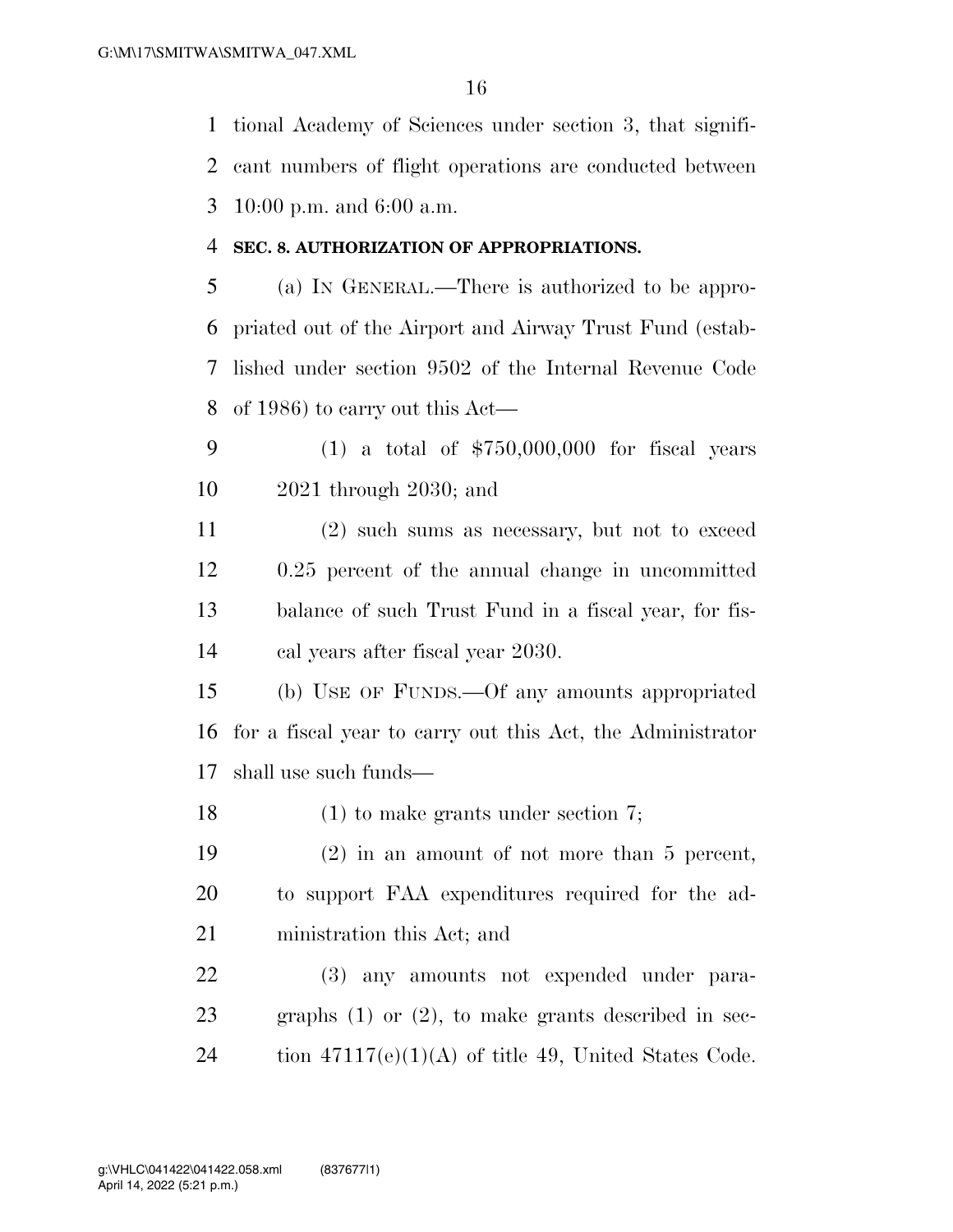### **SEC. 9. DEFINITIONS.**

In this Act:

 (1) ADMINISTRATOR.—The term ''Adminis- trator'' means the Administrator of the Federal Aviation Administration.

 (2) AIRCRAFT OPERATION.—The term ''aircraft operation'' means a landing or take-off of an aircraft flight.

 (3) AVIATION-IMPACTED COMMUNITY.—The term ''aviation-impacted community'' means a com- munity that is located not greater than 1 mile from any point at which a commercial or cargo jet route is 3,000 feet or less above ground level.

 (4) COMMERCIAL OR CARGO JET ROUTE.—The term ''commercial or cargo jet route'' means a route that is departing or arriving at a large hub or metroplex airport, as such terms are defined by the Administrator.

 (5) COMMUNITY.—The term ''community'' means any residential neighborhood, locality, munici-pality, town, or city.

22 (6) DESIGNATED COMMUNITY.—The term "des- ignated community'' means an aviation- impacted community that has chosen to be designated pursu-ant to section 4.